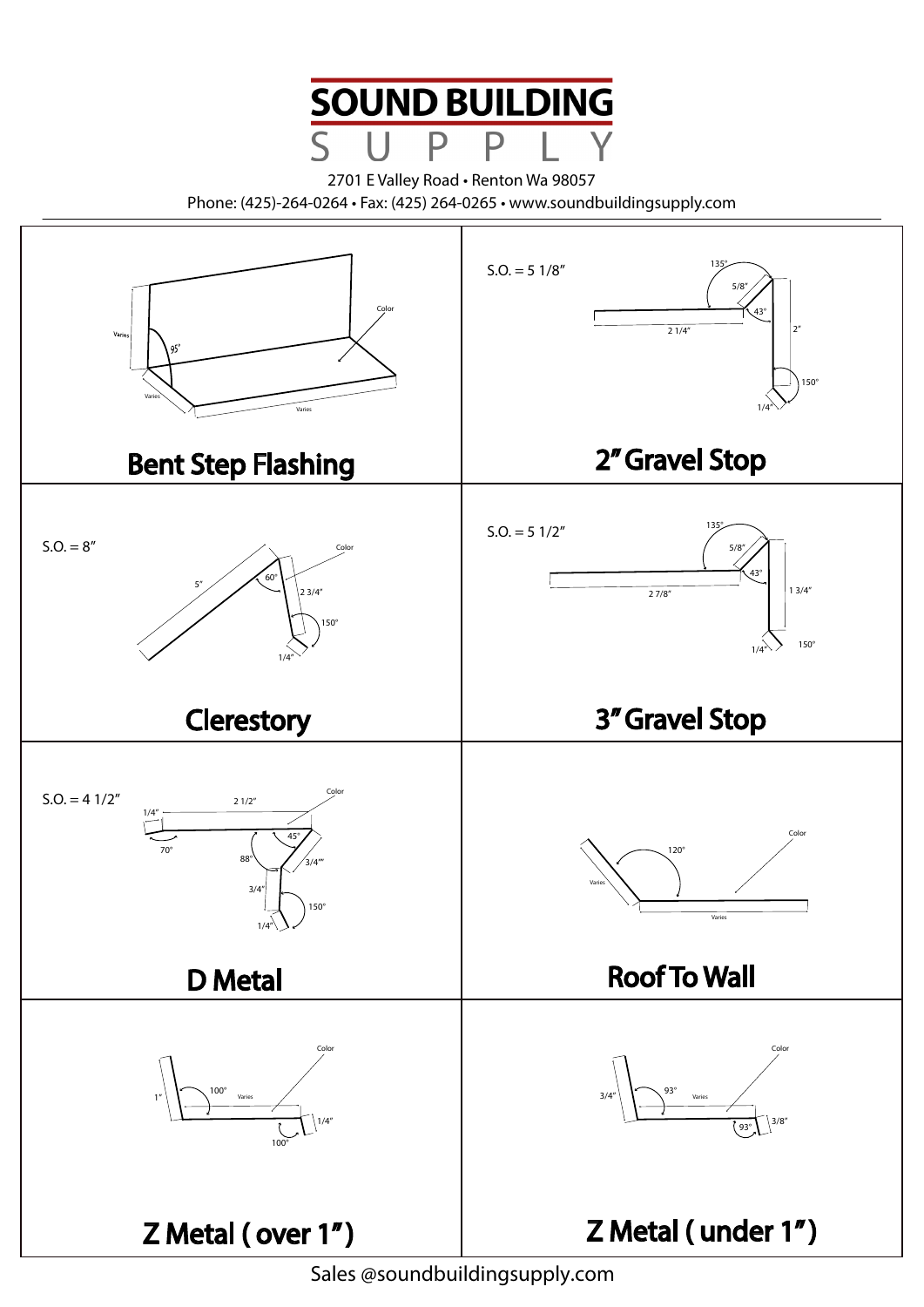

2701 E Valley Road • Renton Wa 98057 Phone: (425)-264-0264 • Fax: (425) 264-0265 • www.soundbuildingsupply.com



Sales @soundbuildingsupply.com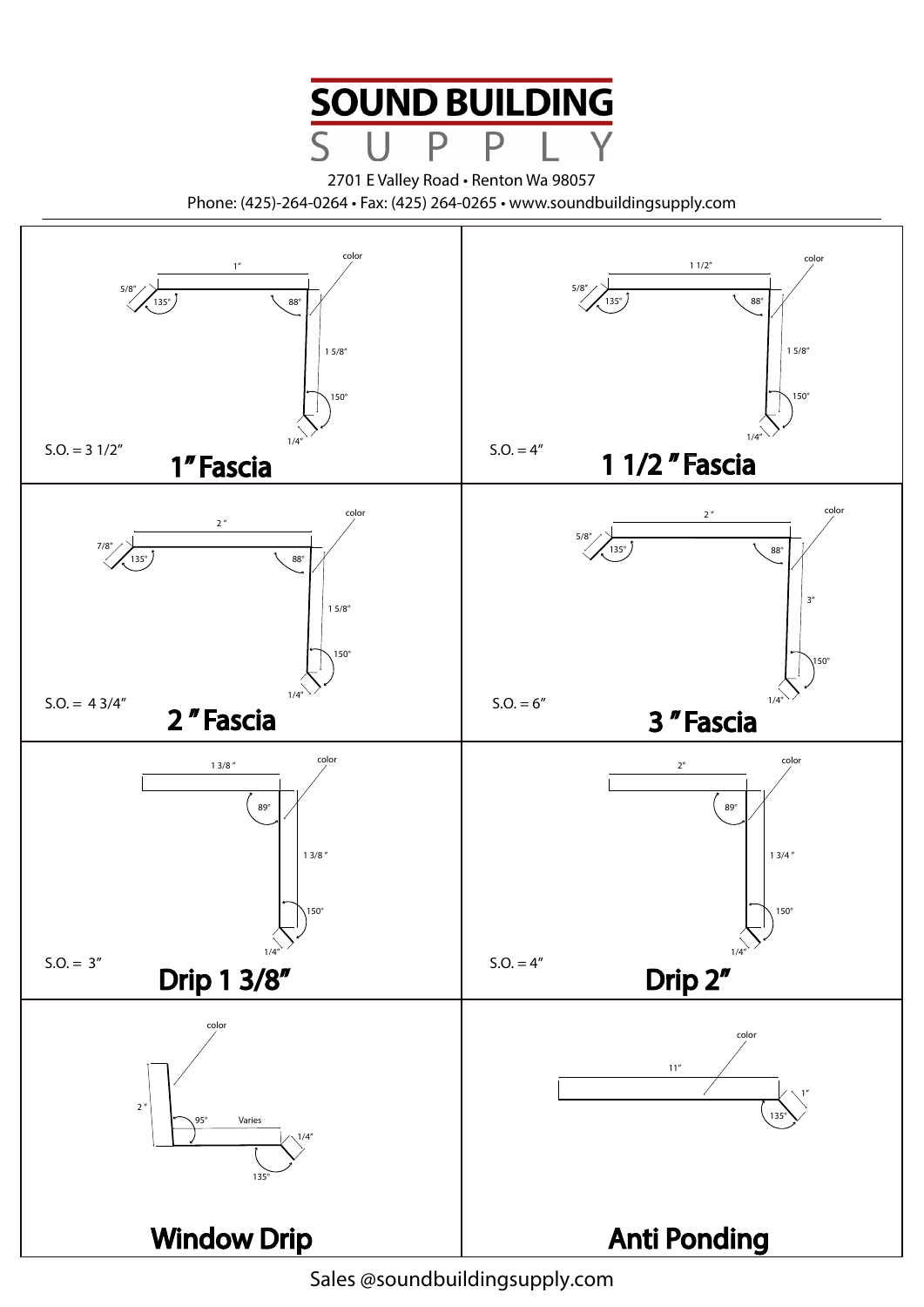

2701 E Valley Road • Renton Wa 98057

Phone: (425)-264-0264 • Fax: (425) 264-0265 • www.soundbuildingsupply.com



Sales @soundbuildingsupply.com